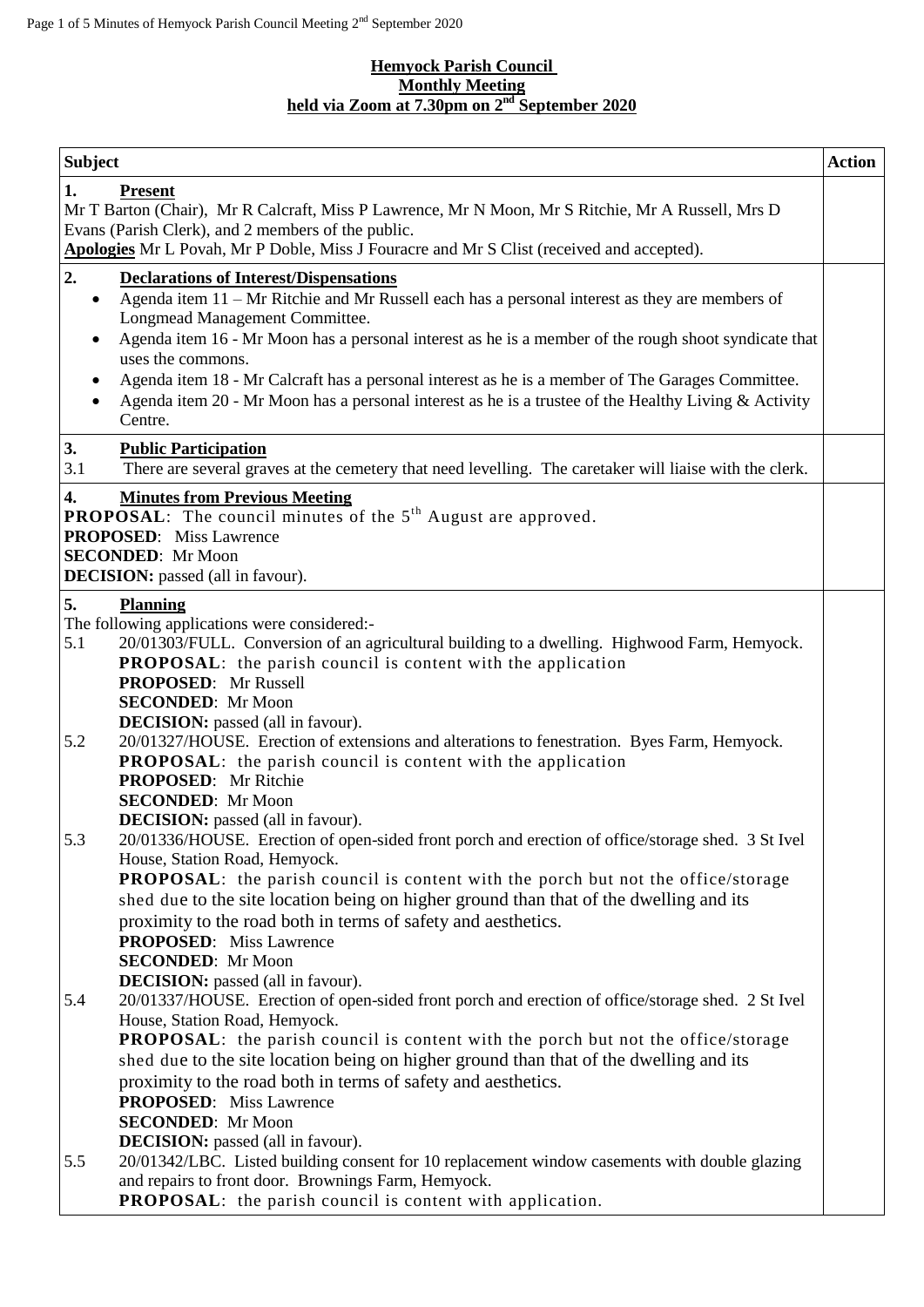| <b>PROPOSED:</b> Miss Lawrence<br><b>SECONDED:</b> Mr Moon<br><b>DECISION:</b> passed (all in favour).<br>Permission granted noted for:-<br>5.6<br>20/01028/HOUSE. Erection of porch on north elevation. Way Close, Hemyock.<br>5.7<br>20/00934/HOUSE. Erection of single-storey front extension. 5 Higher Millhayes, Hemyock.<br>Refusal noted for:-<br>5.8<br>20/00887/CLP. Certificate of lawfulness for installation of water and drainage to existing cabin in<br>rear garden. 19 Lower Millhayes, Hemyock<br>6.<br><b>Matters Arising</b><br>6.1<br>Doors & electricity, The Parish Store – carry forward<br>6.2<br>Fingerposts – carry forward<br>6.3<br>South West Water, access to community land - carry forward                                                                                                                                                                                                                                                                                                                                                                                                                                                                                                                                                                                                                                                                                                                                                                                                                                                                                                                                                                                                                  |       |
|---------------------------------------------------------------------------------------------------------------------------------------------------------------------------------------------------------------------------------------------------------------------------------------------------------------------------------------------------------------------------------------------------------------------------------------------------------------------------------------------------------------------------------------------------------------------------------------------------------------------------------------------------------------------------------------------------------------------------------------------------------------------------------------------------------------------------------------------------------------------------------------------------------------------------------------------------------------------------------------------------------------------------------------------------------------------------------------------------------------------------------------------------------------------------------------------------------------------------------------------------------------------------------------------------------------------------------------------------------------------------------------------------------------------------------------------------------------------------------------------------------------------------------------------------------------------------------------------------------------------------------------------------------------------------------------------------------------------------------------------|-------|
| 6.4<br>New bin $-$ carry forward                                                                                                                                                                                                                                                                                                                                                                                                                                                                                                                                                                                                                                                                                                                                                                                                                                                                                                                                                                                                                                                                                                                                                                                                                                                                                                                                                                                                                                                                                                                                                                                                                                                                                                            |       |
| 7.<br><b>County Council Report</b><br>Councillor Radford circulated the following report before the meeting:-<br>August is always a quiet month. I have met with Phil Morgan, Highways, about 'Doing what<br>matters'. He has now put together a plan of the three most needed roads for attention, this now will<br>be considered by the asset management team, because there will not be enough funds available to<br>complete all the schemes of every Parish in this next year.<br>There is a Government white paper due out later this month concerning changes to the structure of<br>local government and a move to unitary council system. County Council Network has produced a<br>document analysing the possible savings in expenditure on a yearly basis of each county being<br>allowed to become a unitary council on existing boundaries. The document talks about unitaries<br>being between 300 to 600+ electorate, this will have to be taken into consideration if change is made<br>in Devon because of Plymouth and Torbay, being relatively small unitaries. One of the criteria, is<br>that all unitaries must have whole district areas, such as the whole of Mid Devon being part of a<br>unitary. It would look like Devon would have two unitaries at least because of the numbers. I think<br>the white paper is heavy on creating unitary councils as opposed to two tier councils. A number of<br>counties have already been having early conversations with Government with a request to change to<br>unitaries. Most counties have had counter-proposals being put forward by districts, grouping<br>themselves into smaller units by claiming to be reflecting the needs of the residents. We will have to |       |
| watch this space. I think this is what has brought the GESP being rejected by East Devon and Mid<br>Devon.                                                                                                                                                                                                                                                                                                                                                                                                                                                                                                                                                                                                                                                                                                                                                                                                                                                                                                                                                                                                                                                                                                                                                                                                                                                                                                                                                                                                                                                                                                                                                                                                                                  |       |
| As the schools are now back from their lockdown and holidays, I have not heard of any issues within<br>our area, just hope it stays that way.<br>Mr Moon enquired about bridge repairs at the bottom of Ruggs Moor. Clerk to email Phil Morgan<br>and send copy to Councillor Radford.<br>8.<br><b>District Councillor Report</b><br>Councillor Clist sent his apologies.                                                                                                                                                                                                                                                                                                                                                                                                                                                                                                                                                                                                                                                                                                                                                                                                                                                                                                                                                                                                                                                                                                                                                                                                                                                                                                                                                                   | Clerk |
| 9.<br><b>Finance</b>                                                                                                                                                                                                                                                                                                                                                                                                                                                                                                                                                                                                                                                                                                                                                                                                                                                                                                                                                                                                                                                                                                                                                                                                                                                                                                                                                                                                                                                                                                                                                                                                                                                                                                                        |       |
| 9.1<br>Income and expenditure and bank reconciliation.                                                                                                                                                                                                                                                                                                                                                                                                                                                                                                                                                                                                                                                                                                                                                                                                                                                                                                                                                                                                                                                                                                                                                                                                                                                                                                                                                                                                                                                                                                                                                                                                                                                                                      |       |
| <b>INCOME</b>                                                                                                                                                                                                                                                                                                                                                                                                                                                                                                                                                                                                                                                                                                                                                                                                                                                                                                                                                                                                                                                                                                                                                                                                                                                                                                                                                                                                                                                                                                                                                                                                                                                                                                                               |       |
| 1,513.55<br>Interest, United Trust<br>1.<br>2.<br>1.51<br>Interest, United Trust<br>3.<br>Interest, HSBC<br>0.80<br>AG Real & Sons<br>200.00<br>4.                                                                                                                                                                                                                                                                                                                                                                                                                                                                                                                                                                                                                                                                                                                                                                                                                                                                                                                                                                                                                                                                                                                                                                                                                                                                                                                                                                                                                                                                                                                                                                                          |       |
| 5.<br><b>R</b> Grant Memorials<br>200.00                                                                                                                                                                                                                                                                                                                                                                                                                                                                                                                                                                                                                                                                                                                                                                                                                                                                                                                                                                                                                                                                                                                                                                                                                                                                                                                                                                                                                                                                                                                                                                                                                                                                                                    |       |
|                                                                                                                                                                                                                                                                                                                                                                                                                                                                                                                                                                                                                                                                                                                                                                                                                                                                                                                                                                                                                                                                                                                                                                                                                                                                                                                                                                                                                                                                                                                                                                                                                                                                                                                                             |       |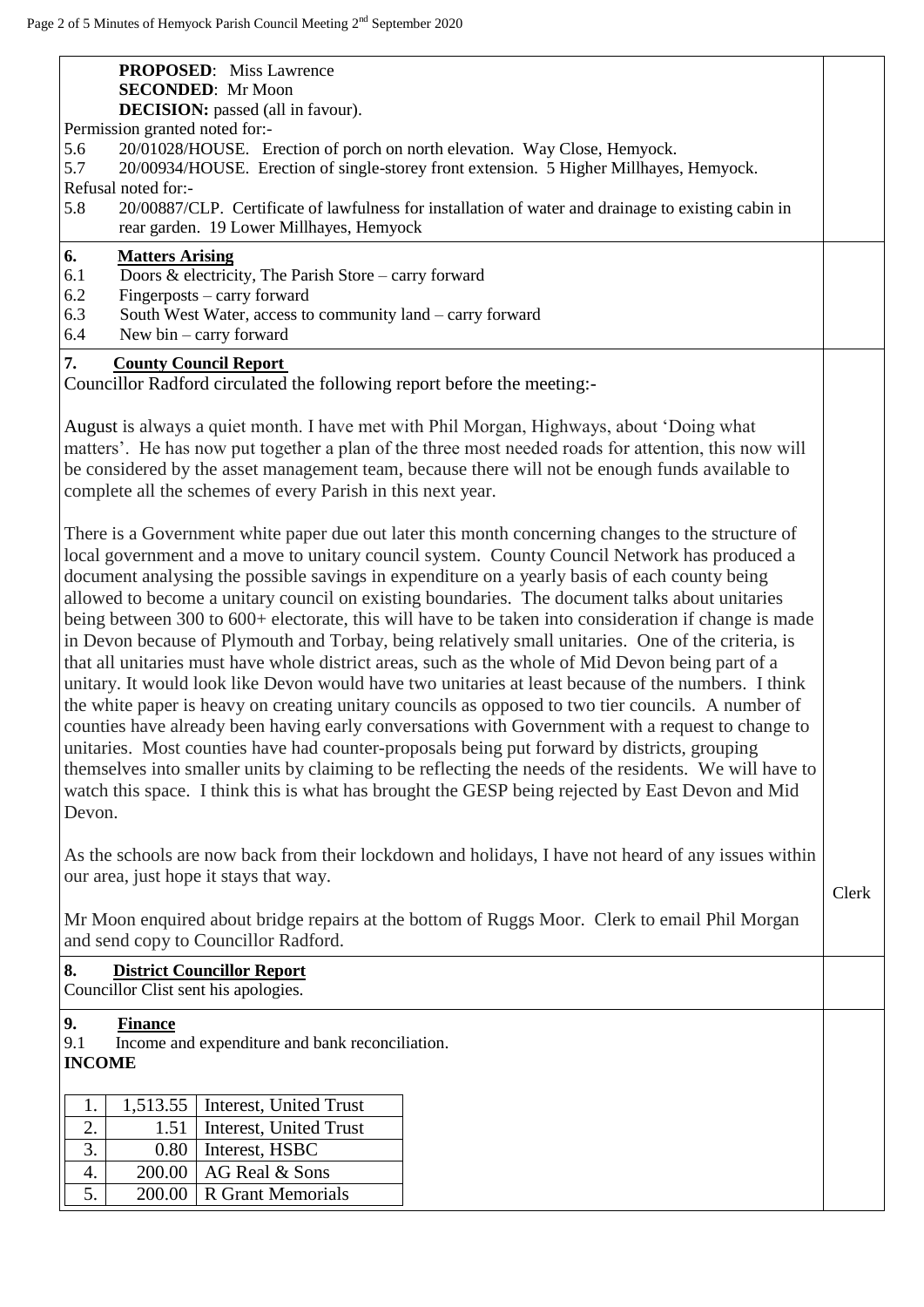# **EXPENDITURE**

| $\mathcal{I}$ . | 185.62   | McVeigh Parker & Co      | Turbary hard standing         |
|-----------------|----------|--------------------------|-------------------------------|
| 2.              | 804.63   | Weavofencing             | Longmead play area fencing    |
| 3.              | 934.30   | D Evans                  | Wages and expenses            |
| 4.              | 500.14   | I Pike                   | Grass cutting and maintenance |
| 5.              | 120.00   | K Amor                   | Toilet cleaning               |
| 6.              | 480.00   | PKF Littlejohn           | External audit fee            |
| 7.              | 22.20    | Spot on                  | Toilet consumables            |
| 8.              | 190.00   | R Beaver                 | Longmead, strimming           |
| 9.              | 225.00   | Hi Devon                 | EP Certificate, BHLAC         |
| 10.             | 29.11    | Weavofencing             | Longmead, play area fencing   |
| 11.             | 151.09   | <b>Brookridge Timber</b> | Longmead, play area fencing   |
| 12.             | 2,597.07 | WE Johns Ltd             | Longmead, play area scalpings |

*1&2 have been paid and need to be ratified*

### **BANK RECONCILIATION**

| HSBC Community a/c         | 476.45     |
|----------------------------|------------|
| <b>HSBC</b> Deposit        | 94,334.87  |
| <b>HSBC</b> Longmead       | 1.27       |
| Unity Trust Bank current   | 100.00     |
| Unity Trust Bank deposit   | 68,506.25  |
| <b>Unity Trust Bank GF</b> | 710.97     |
| Unity Trust Bank P3        | 1,688.21   |
| Skipton 1-year Bond        | 86,173.70  |
| <b>United Trust Bank</b>   | 78,709.80  |
| Total                      | 330,701.52 |

**PROPOSAL:** that the income is agreed and the above cheques/payments are paid/agreed. **PROPOSED**: Miss Lawrence **SECONDED:** Mr Clist

**DECISION**: passed (all in favour).

### **10. Clerk Report**

- 10.1 website accessibility regulations clerk reported that she had contacted the village website coordinator for further advice.
- 10.2 Covid-19 MDDC Small Grants following an approach from MDDC, the clerk has applied to MDDC for a grant under this scheme.
- 10.3 The National Joint Council for Local Government Services (NJC) has agreed the new pay scales for 2020-21 to be implemented from 1 April 2020. The clerk's salary will increase by 41p per hour.
- 10.4 The clerk is seeking several quotations for the insurance which is due for renewal in October.
- 10.5 The clerk has been made aware of a large quantity of rubbish accumulating at Longmead. The original bin by the BMX track has been damaged and is not emptied regularly. It was agreed that Mr Pike will empty the bin weekly, clerk to purchase a new lockable bin after liaising with Mr Pike over design and location. Clerk/ IP

## **11. Longmead**

- 11.1 Bridge at Longmead it was hoped that the bridge would be repaired by the end of August. Clerk is waiting for an update from contractor.
- 11.2 Play Area Mr Ritchie updated councillors on progress. He was thanked for all his efforts so far with the new play area.
- 11.3 BMX track- carry forward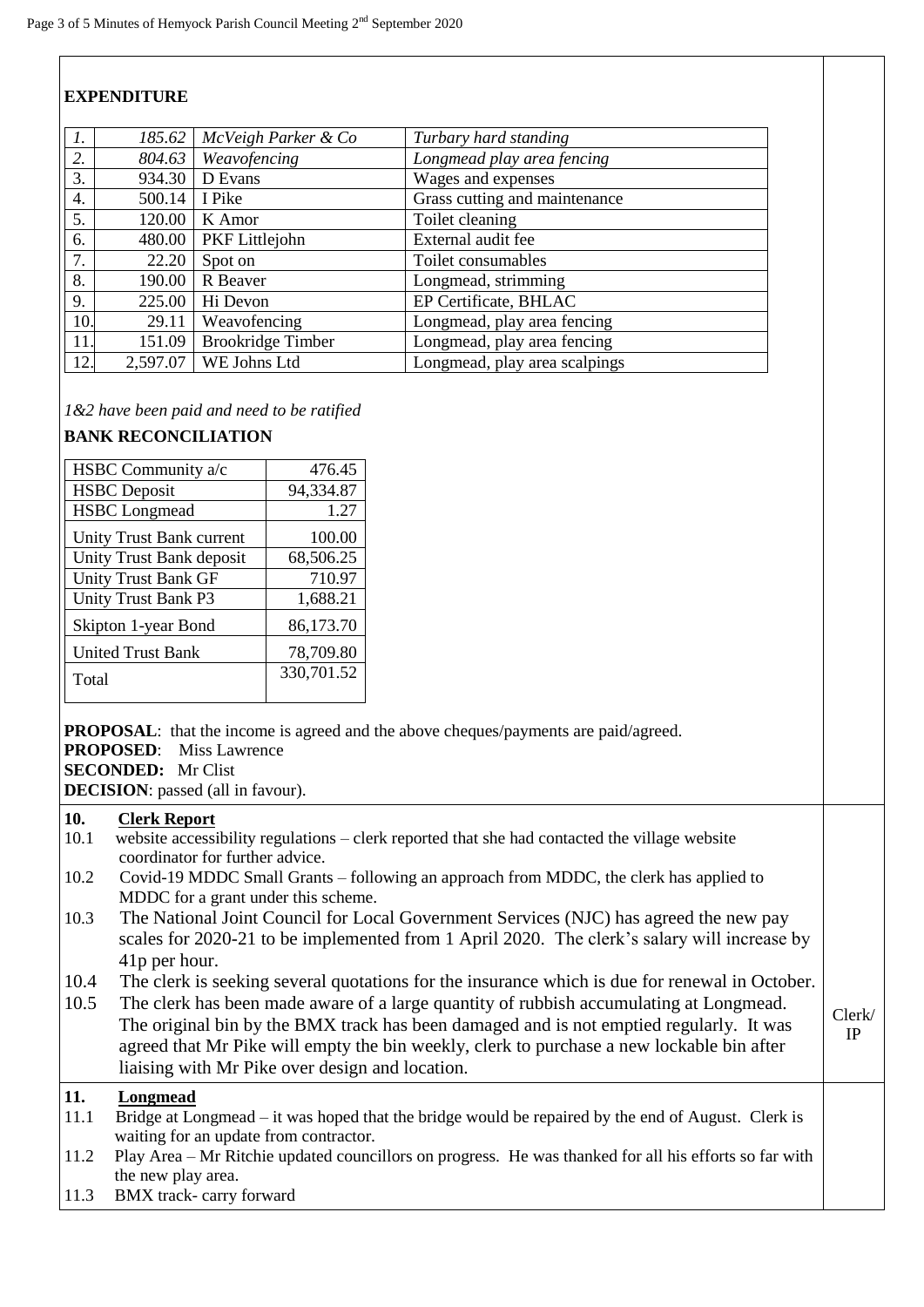| 11.4<br>Grass cutting – Longmead Management Group (LMG) has asked the pc to consider contributing<br>towards the grass cutting of the pitches during the year. They have a volunteer who is willing to cut<br>the grass as many times as necessary and is looking for a contribution towards the fuel and<br>maintenance of their own mower.                                         |                     |
|--------------------------------------------------------------------------------------------------------------------------------------------------------------------------------------------------------------------------------------------------------------------------------------------------------------------------------------------------------------------------------------|---------------------|
| <b>PROPOSAL:</b> The pc contributes £2,250 per annum, payable half yearly, to the volunteer towards<br>fuel and maintenance of his mower.<br>PROPOSED: Mr Moon<br><b>SECONDED:</b> Mr Russell                                                                                                                                                                                        |                     |
| <b>DECISION</b> : passed (all in favour).                                                                                                                                                                                                                                                                                                                                            |                     |
| 12.<br><b>Highways</b><br>12.1<br>Station Road pavements – this project is progressing slowly with some queries raised by the council's<br>legal advisers, the clerk is attempting to resolve matters.                                                                                                                                                                               | Clerk               |
| 13.<br><b>106 Projects</b><br>Mr Ritchie enquired as to what monies had been claimed from MDDC for 106 contributions towards open<br>space projects. The clerk confirmed that the process requires projects to be identified and put forward to<br>MDDC so that money may be allocated.<br>It was agreed that a separate meeting will be arranged to discuss potential 106 projects. | Clerk               |
| 14.<br><b>Cemetery</b><br>Nothing to report.                                                                                                                                                                                                                                                                                                                                         |                     |
| 15.<br><b>Footpaths</b><br>Nothing to report.                                                                                                                                                                                                                                                                                                                                        |                     |
| 16.<br><b>Commons Management Group</b><br>Mr Moon raised the subject of the access track to Shuttleton Common and asked for clarification on<br>16.1<br>ownership and access rights. Clerk and Miss Lawrence will investigate and report back.                                                                                                                                       | Clerk/<br><b>PL</b> |
| 17.<br><b>Village Maintenance</b><br>Mr Pike was thanked for clearing the path by Hollingarth.                                                                                                                                                                                                                                                                                       |                     |
| 18.<br><b>Garages Youth Project</b><br>Nothing to report.                                                                                                                                                                                                                                                                                                                            |                     |
| 19.<br><b>Blackdown Hills Parish Network</b><br>Nothing to report.                                                                                                                                                                                                                                                                                                                   |                     |
| 20.<br><b>Blackdown Healthy Living &amp; Activities Centre</b>                                                                                                                                                                                                                                                                                                                       |                     |
| Loft insulation - During the energy performance evaluation a small area in the loft which needs<br>20.1<br>insulating was identified. Mr Ritchie suggested the original provider should be contacted in the first<br>instance as he believed it is the responsibility of that provider to complete the work. Mr Russell will                                                         | <b>AR</b>           |
| contact original provider.<br>Asbestos survey - Mr Russell explained the various quotes he had received.<br>20.2                                                                                                                                                                                                                                                                     |                     |
| <b>PROPOSAL:</b> The pc instructs AAS Ltd to carry out the asbestos survey.<br>PROPOSED: Mr Moon                                                                                                                                                                                                                                                                                     | <b>AR</b>           |
| <b>SECONDED:</b> Mr Calcraft<br><b>DECISION</b> : passed (all in favour).                                                                                                                                                                                                                                                                                                            |                     |
| Crash barrier in car park – It was agreed that the pc needs to erect something to protect the wall in the<br>20.3<br>car park from further damage. A crash barrier will solve the problem and will not be seen as parked<br>cars will obscure it from view.                                                                                                                          |                     |
| <b>PROPOSAL:</b> Mr Ritchie will obtain quotes to erect a crash barrier and report back.<br><b>PROPOSED:</b> Mr Moon                                                                                                                                                                                                                                                                 | <b>SR</b>           |
| <b>SECONDED:</b> Mr Ritchie<br><b>DECISION:</b> passed (all in favour).                                                                                                                                                                                                                                                                                                              |                     |
| 21.<br><b>Asset Management</b><br>Nothing to report.                                                                                                                                                                                                                                                                                                                                 |                     |
| 22.<br><b>Community Land</b>                                                                                                                                                                                                                                                                                                                                                         |                     |
| 22.1<br>Cavanna Homes – the clerk had circulated an email from Cavanna with regard to the play area<br>provision. The pc felt a play area was essential and that it should be created either within the<br>development or on the adjacent community land.                                                                                                                            |                     |
| <b>PROPOSAL:</b> the pc request that Cavanna Homes provides a fully equipped play area to be located                                                                                                                                                                                                                                                                                 |                     |